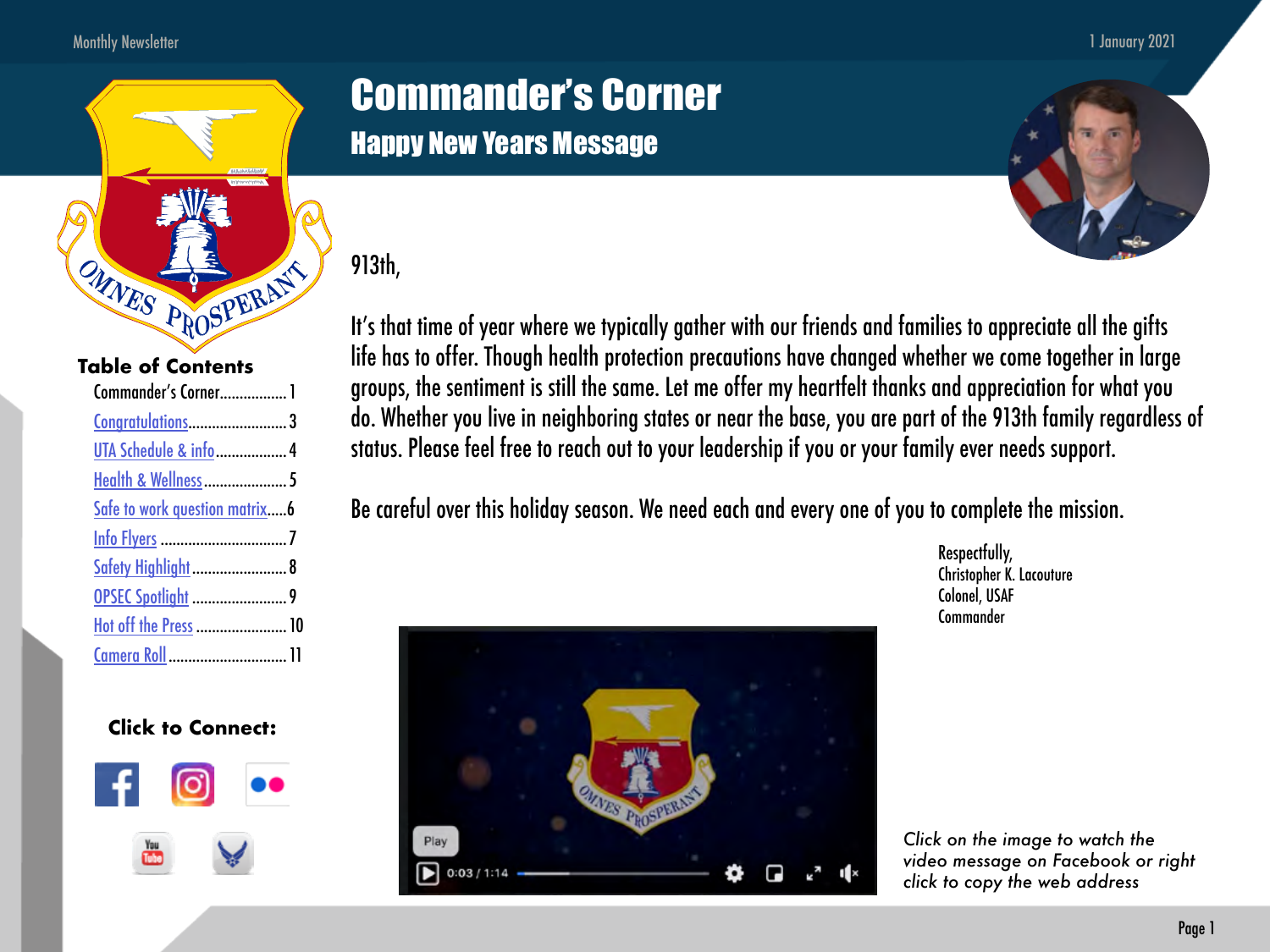## Air Force News

To keep up with the demand of combatant commanders around the world, experts across the 913th Airlift Group are working behind the scenes to streamline the group's deployment readiness processes and update projected combat capabilities reports.

As an effort to revitalize the force and provide deployment predictability, Tech. Sgt. Connery Carroll, 913th Logistics Plans noncommissioned officer in charge, is leading the review of more than three hundred deployment taskings assigned to each group position.

Right people; right place; right time.

"The goal for any combat coded unit is to be 100 percent deployment ready during our designated Reserve Component Period and arrive 100 percent on time," said Carroll. "With the work to update our deployment taskings, we should be able to provide predictability regarding when and the length of deployments."



[Click here to read more](https://www.913ag.afrc.af.mil/News/Article-Display/Article/2455504/working-toward-deployment-predictability/) [Click here to read more](https://www.913ag.afrc.af.mil/News/Article-Display/Article/2439442/key-spouse-program-provides-full-time-support-shanna-holmes-story/) [Click here to read more](https://www.913ag.afrc.af.mil/News/Article-Display/Article/2439427/air-force-reservist-fights-against-cancer-with-support-from-arkansas-unit/)

**Working toward deployment predictability Air Force Reservist fights Key Spouse program provides full-time support: Shanna Holmes Story**

> 913th Airlift Group Key Spouse program is available to support all families, whether they have prior active duty experience or brand new to Air Force Reserve life.

"We all need each other at different times, not just when member are deployed," said Shanna Holmes, 913th Airlift Group Key Spouse. "We are all in this together."

Family readiness and resiliency is critical to overall combat readiness for an organization. Key spouses work with unit leadership to distribute information and foster a sense of military family across the units.

"Being part of the Air Force Reserve presents a unique challenge since most members are spread out over long distance," said Holmes. "We do our best to host various events to help spouses get to know one another and network prior to deployments."

Familiar with deployments, her spouse has been with the group for more than eight years and previously with a rescue unit in Florida.



## **against cancer**

In Aug. 2012, Senior Airman John May joined the Air Force Reserve at Little Rock Air Force Base as a Traditional Reservist working at first with the maintenance squadron and then with the 96th Aerial Port Squadron. He was training for his first deployment with the unit when he was diagnosed with a rare cancer called alveolar rhabdomyosarcoma in April 2018.



May was devastated, not just because of the diagnosis, but because he was not able to deploy with his fellow Airmen. May's first surgery required removal of a tumor from his eye area and it was followed up by radiation and chemotherapy. He was very fortunate to not lose his eyesight.

"February of 2018 is when my symptoms of cancer first appeared, which I thought was a severe sinus infection," said John May. "Later on in April while getting my physical done for pre-deployment, tumor the size of a baseball was discovered...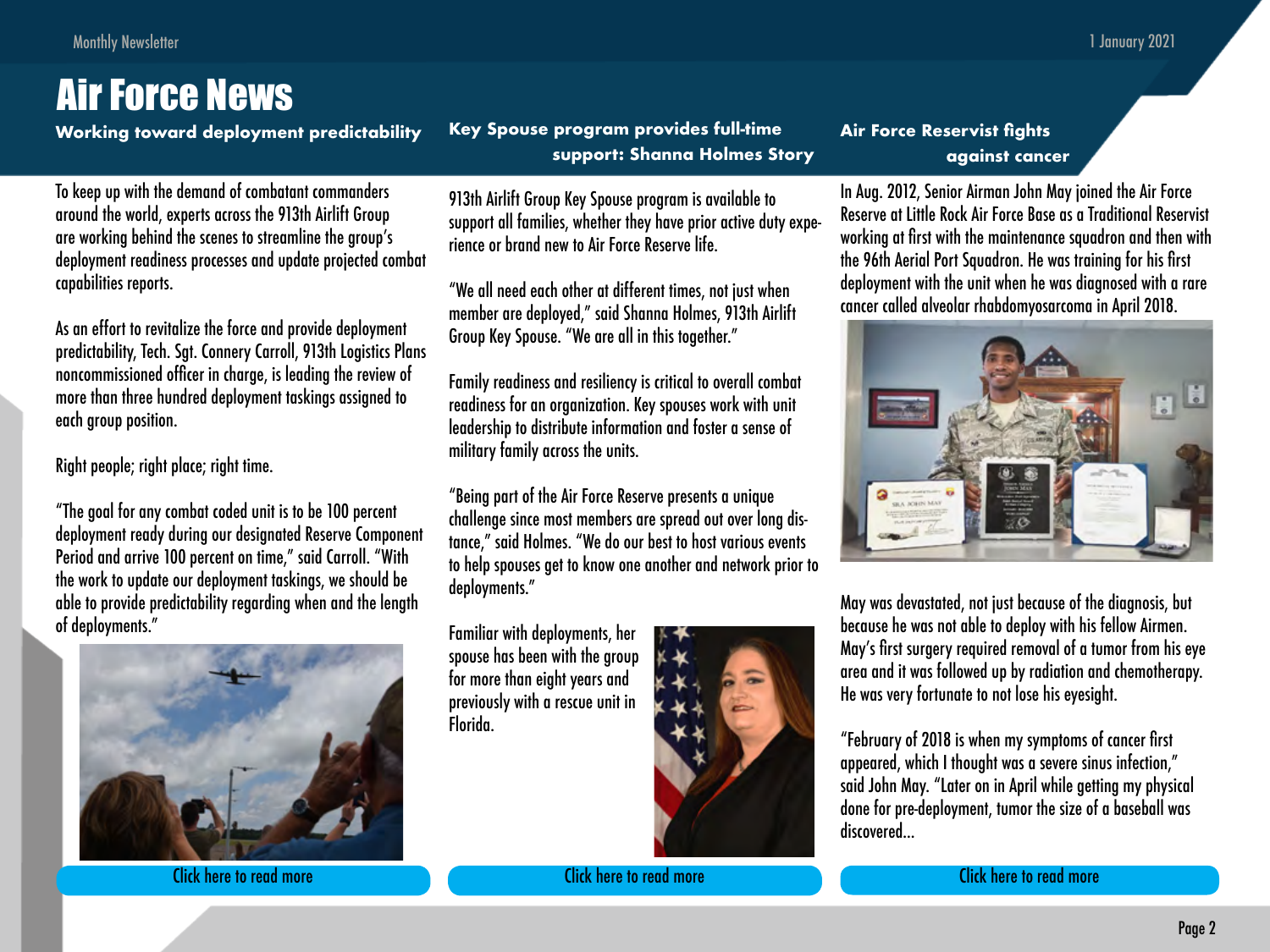# <span id="page-2-0"></span>**Congratulations**

### **Newly Promoted Members**

Congrats to those below who promoted in December!

Chief Master Sgt. John Shirey, 327 AS Tech. Sgt. Mason Pennington, 913 MXS

## Did you know?

### **Senior leaders provide update on strategic priorities**

Lt. Gen. Richard Scobee, commander of Air Force Reserve Command, and Chief Master Sgt. Timothy White, AFRC's command chief master sergeant, issued a memorandum for all Reserve Citizen Airmen November 30 titled AFR Strategic Priorities – Our Current Progress and Future Path. Here is the text of the memorandum:

You are our greatest resource. Directing efforts toward making your lives better has been our top priority. To that end, when I assumed command two years ago, the Command Chief and I established our strategic priorities:

Prioritize strategic depth and accelerate readiness: Ensure we have the manpower, capabilities and surge capacity required to support the joint force in the high-end fight by focusing on efforts aligned with preparedness for future fights.

#### [Click here to read more](https://www.913ag.afrc.af.mil/News/Article-Display/Article/2434018/senior-leaders-provide-update-on-strategic-priorities/)

#### **Official Air Force memos, letters, and bio templates online**

TONGUE AND QUILL TEMPLATES

If you receive the COVID-19 vaccine from a non-military/ people than ever before and there is a constant battle to cover will be effective through the end of the 2020 calendar year. Airmen successfully accomplish more missions with fewer the bases with limited resources. Time is a resource. In the context of Great Power Competition, every moment counts. These official templates will help give time back to Airmen and allow them to focus on the mission.

[Click here to access e-publishing](https://www.e-publishing.af.mil/)

### **Tax Defferal**

In an effort to provide economic relief during the COVID-19 pandemic, a Presidential Memorandum was released, Aug. 8, along with guidance put out by the Internal Revenue Service, Aug. 28, to temporarily defer Social Security (Old Age, Survivors, and Disability Insurance (OASDI), tax withholdings. This





#### **COVID-19 Immunizations**

non-Air Force source, please send AMDS an email about your immunization for tracking purposes. Members receiving the vaccine from a source other than the DoD will not be eligible or required to received additional vaccinations for COVID-19 through the DoD program.

email: 913AMDS.SG.MedicalDocs@us.af.mil Immunization form: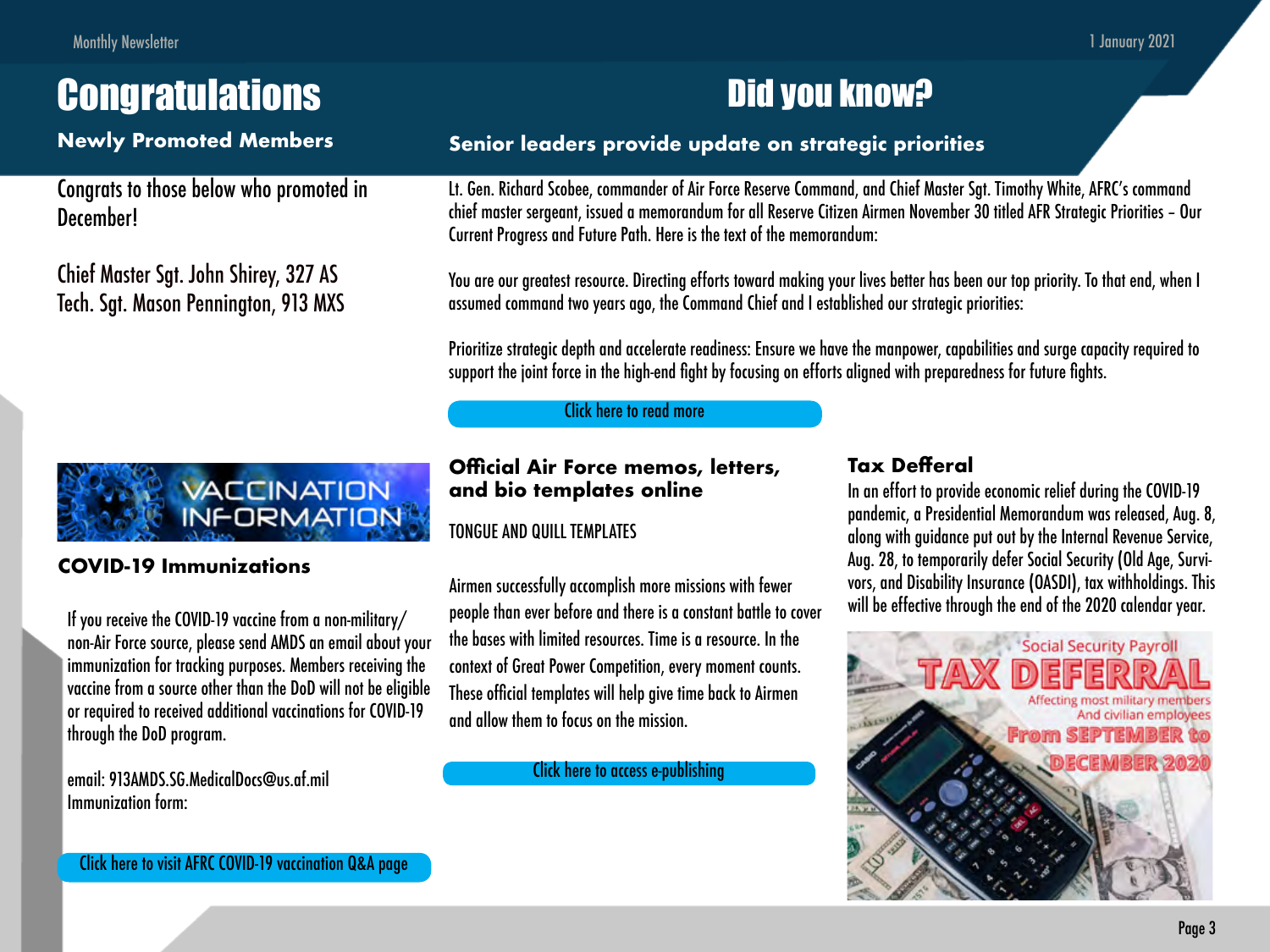### <span id="page-3-0"></span>UTA Schedule

#### **Friday, 8 Jan**

1030-1100 - 96 APS Assumption of Command dry run (Bldg 266, Ops auditorium) 1300-1330 - Strategic Alignment Update (Bldg 262, HQ conference room) 1330-1430 - Squadron Commander's Pre-UTA meeting (Bldg 262, HQ conference room) 1430-1530 - CIMB (Bldg 262, HQ conference room) 1430-1500 - First Sgts meeting (Bldg 266, Ops conference room) 1530-1600 - ART/SORTS/DRSS meeting (Bldg 266, Intel vault)

#### **Saturday, 9 Jan**

0800-1100 - Newcomers briefing (Bldg 266, APS auditorium) 0830-1530 - PHAs, Audio & Dental exams (19 Med group, bldg 1950) 0830-0900 - Group Staff meeting(Bldg 262, HQ conference room) 0900-0930 - Group Staff Agency Directors meeting (Bldg 262, HQ conference room) 1000-1200 - 3F5 Training (Bldg 266, 327 AS conference room) 1100-1430 - Blood drive (Bldg 266 parking lot, Blood mobile) 1430-1530 - 96 APS Assumption of Command (Bldg 266, Ops & APS auditorium; APS auditorium overflow will play event live stream)

#### **Sunday, 10 Jan**

0830-1100 - End of Course testing (Base Education Center) 1000-1100 - Flu Shots (Bldg 266, APS common area) 1300-1400 - CSS/FSS in-house training (Bldg 266, APS auditorium) 1330-1430 - Group/CC & Lt Col Mentoring time (Bldg 262, HQ conference room) 11400-1500 - Flu Shots (Bldg 266, APS common area) 1430-1530 - Cheater University (Bldg 266, Ops Auditorium; Security Clearance required) 1500-1600 - Group/CC Walk-In Time (CC office, for group staff agency directors & Sq/CCs)

#### **Fiscal Year 21 UTA Schedule**

3-4 October 2020 7-8 November 2020 5-6 December 2020 (reschedule UTA with unit) 9-10 January 2021 6-7 February 2021 6-7 March 2021 8-11 April 2021 1-2 May 2021 5-6 June 2021 No July UTA 7-8 August 2021 11-12 September 2021

[Click here to access Flu Shot Screening Form](https://media.defense.gov/2020/Nov/06/2002531190/-1/-1/1/PEDIATRIC%20AND%20ADULT%20INFLUENZA%20SCREENING%20AND%20IMMUNIZATION%20DOCUMENTATION.PDF)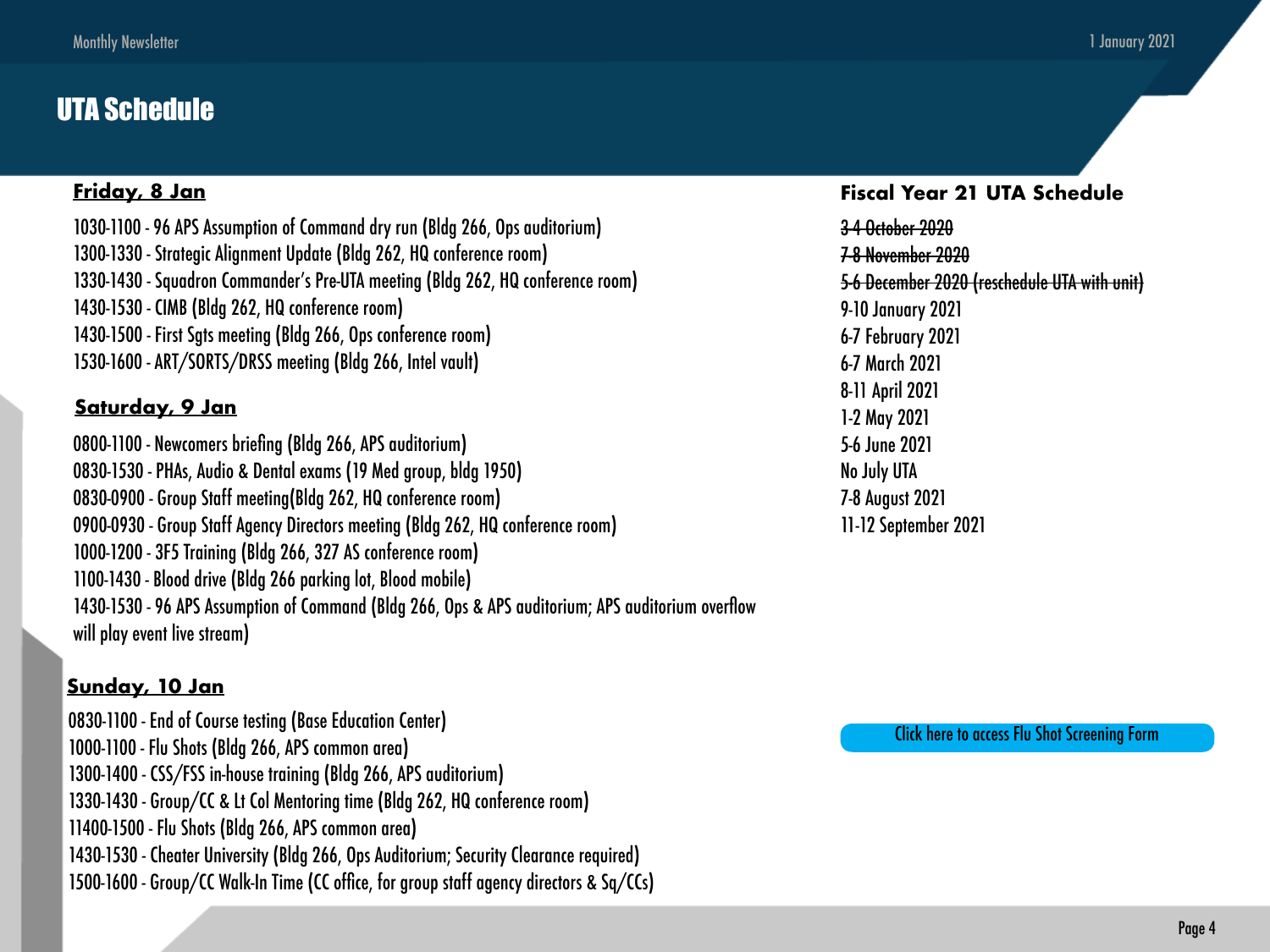### <span id="page-4-0"></span>Health and Wellness

**Air Force PT test delayed until April 2021**

The Department of the Air Force announced physical fitness assessments will now resume April 2021 and will no longer include the waist measurement component.

To ensure social distancing practices remain in place during the ongoing COVID-19 pandemic, and to give Airmen and Space Professionals time to prepare, testing was delayed from October to January and is now further delayed to April.

While the waist measurement is permanently removed from the assessment, height and weight measurements will resume October 2021.

"We trust that our Airmen understand the standard of good physical health practices and we are all finding innovative ways to stay fit," said Air Force Chief of Staff Gen. Charles Q. Brown, Jr. "We also trust that leaders will take the appropriate steps to keep their Airmen safe while making every effort to provide fitness options during the pandemic."

The DoD requires services to maintain a physical fitness assessment program and a body composition program. Over time and based on feedback, the waist measurement portion of the test was determined to be a better fit within the separate body composition program, officials said. The conditions associated with COVID-19 provided a good opportunity to make this adjustment permanent. The department will release additional information once we determine how we will measure body composition.

Fitness assessment cells, fitness center staff, physical training leaders and members performing fitness assessments will adhere to physical distancing protocols and other local precautions as determined by installation commanders once assessments resume.

Commanders may delay official fitness assessments beyond April 2021 if necessary, based on the recommendation of local public health officials, the continuation of closed fitness centers and extended state-wide restriction of movement and gatherings.

At this time, Space Professionals will adhere to the physical fitness policy of the Department of the Air Force. Eventually, the U.S. Space Force will develop its own physical fitness assessment.

Airmen and Space Professionals may determine their next fitness assessment due date by visiting the Official Physical



Assessment Due Date Matrix on myPers which will be updated and available Dec. 8. Fitness assessment due dates will primarily depend on the date and score of the last official test.

"Originally, we hoped to resume testing by January 2021," said Chief Master Sgt. of the Air Force JoAnne S. Bass. "However, based on the number of cases nationwide, the right thing to do is focus on keeping our Airmen and their families safe. Delaying and reevaluating the PT test is the best option for our people."

[Click here to read more](https://www.af.mil/News/Article-Display/Article/2437231/department-of-the-air-force-moves-physical-fitness-assessments-to-april-2021-re/)

The test will still consist of a 1.5 mile run, 1 minute of pushups and 1 minute of situps. However, the composite score will be calculated with full points for the waist measurement portion until system changes can be made.

Department leaders are also looking to reevaluate certain testing criteria moving forward.

"Along with removing the waist measurement, we are also exploring alternative strength and cardio components to our current Air Force fitness assessment," Brown said. "We believe these potential test structure changes will impact Airmen in a positive way and help with a holistic approach to health and fitness standards."

For more information, Airmen and Space Professionals should contact their fitness assessment cells and visit the COVID-19 Fitness Guidance page on [myPers](https://mypers.af.mil/).

#### **Fitness assessment due date matrix**

[Click here to read more](https://www.afpc.af.mil/Portals/70/documents/07_FITNESS/Fitness%20Assessment%20Due%20Date%20Matrix%20&%20FAQs%20Dec%202020.pdf)

#### **Air Force Personnel Center**

[Click here to visit the AFPC fitness site](https://www.afpc.af.mil/Career-Management/Fitness-Program/fbclid/IwAR08wUbTwZn1xpYnW1Lji3DUnmWCmG_6TGDNSWEDAEnncOHtTNDPAwBx99w/)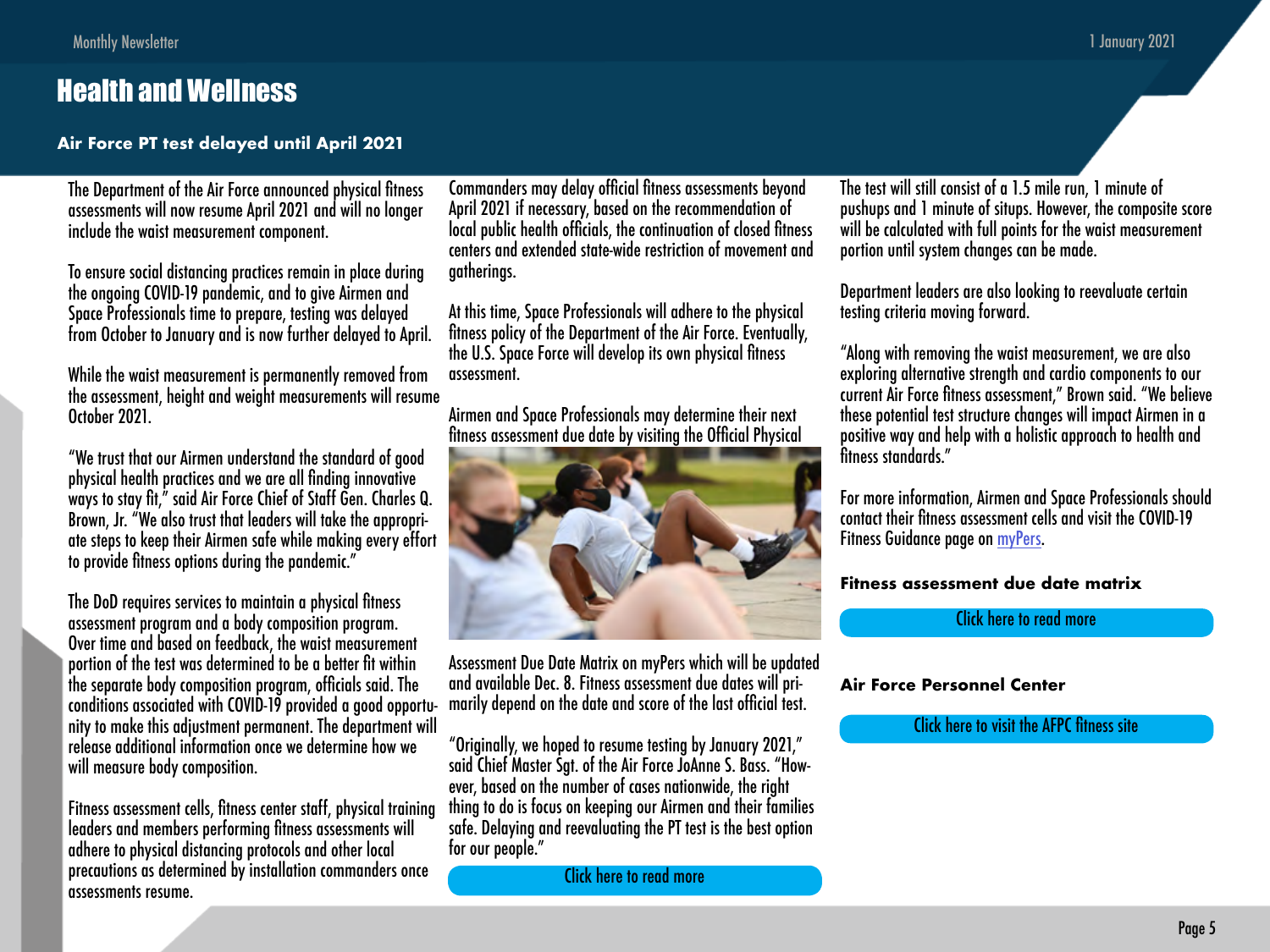<span id="page-5-0"></span>**Personnel scheduled to physically show for drill are requested to answer the "Safe to Work" questions below. Communicate with your supervisors if you have questions or concerns.** 

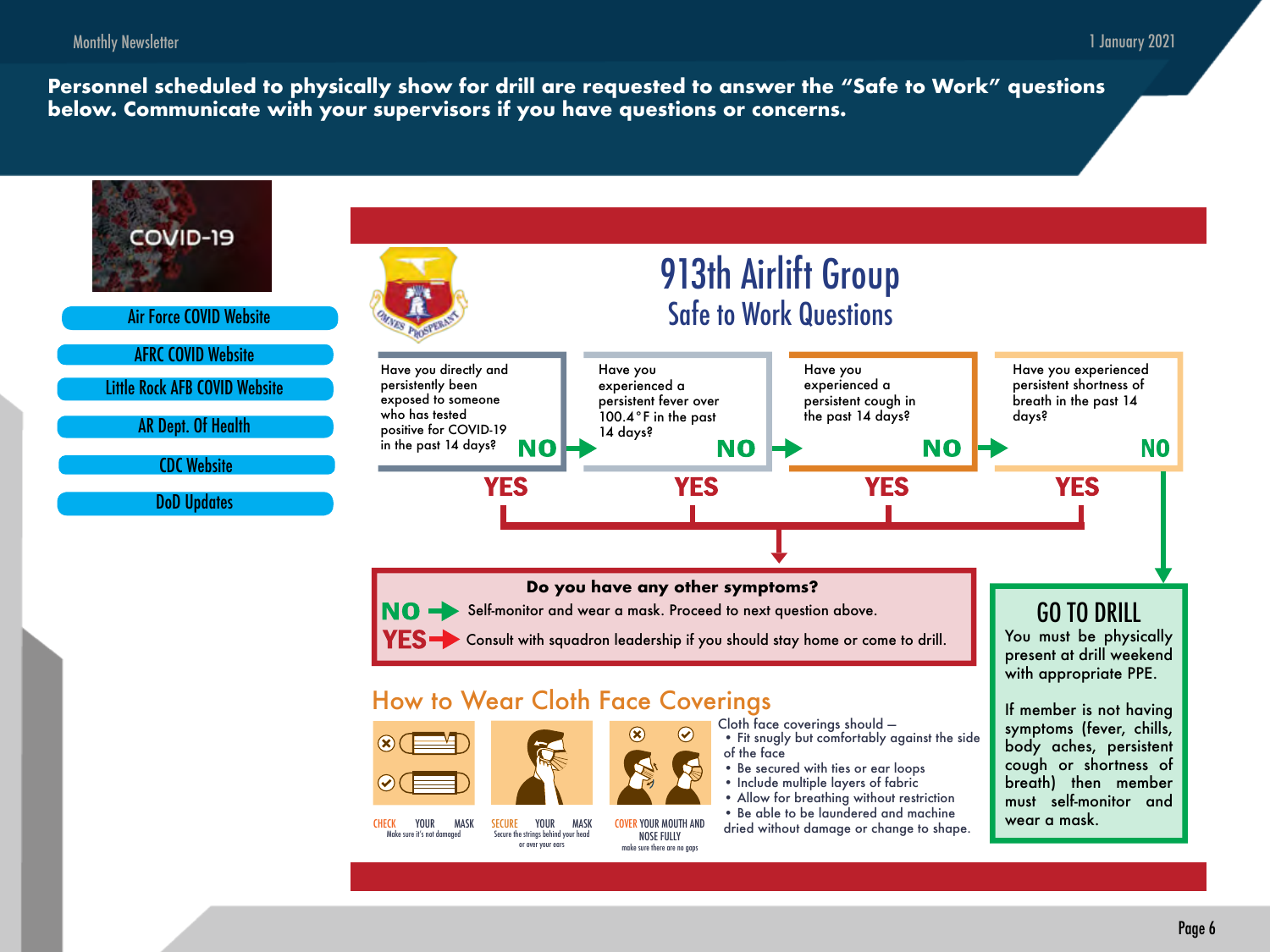## <span id="page-6-0"></span>Informational Flyers

## Vital 90

Workout classes are available specifically for drill weekends!

## Drill Saturdays: 4 p.m. Drill Sundays: 6 a.m. Warfit pavilion (near track)

Might move classes indoors to an aircraft hangar (H255) for cold weather. Check 913AG Facebook for updates.

The class in no more than **one hour.** It is a mixture of cardio and strength training. There is a mix of running (not long distance, but short intervals and some sprinting) and rowing into the workouts. Instructors mix it up and many times, will vary our workout depending upon class size.



During the week, Vital 90 classes are held Monday through Friday at 7 a.m. & 11 a.m. and at 6 p.m., Monday through Thursday.

## Process Improvement Tidbit



There are many ways to get your idea off the ground! Here is a quick highlight of the **AFWERX Challenge** program:

**AFWERX Challenge** is an expedited solution pathway to address Air Force needs. We work in partnership with internal stakeholders, the private sector, and academia to clearly define problems and gather innovative solutions. Once the top solutions have been selected, we bring those solution providers together with the Air Force and other government agencies for a showcase event to exhibit solutions and offer contracting opportunities.

Whether you are an airman end user, technical expert, member from our sister services, program manager, acquisition professional, scientist, academic researcher or industry expert, there are many ways to get involved.

### Centralized Repair Facility Highlight

**FY21 Production:**

Engines: 15 Props: 9 Total Inspections: 27

T-56



#### **Farewell to Richard A. Williams Jr.**

As your 33 years of dedicated service to the USAF culminates at the AFRC Centralized Repair Facility, know that your various experiences and vast skills coupled with dedication and resilience were of paramount importance in developing a propulsion branch recognized as a worldwide leader in C-130 airlift operations. The men and women of the T-56 CRF extend a very heartfelt thanks and appreciation.



[Click here to read more](https://afwerxchallenge.com/engagewithus)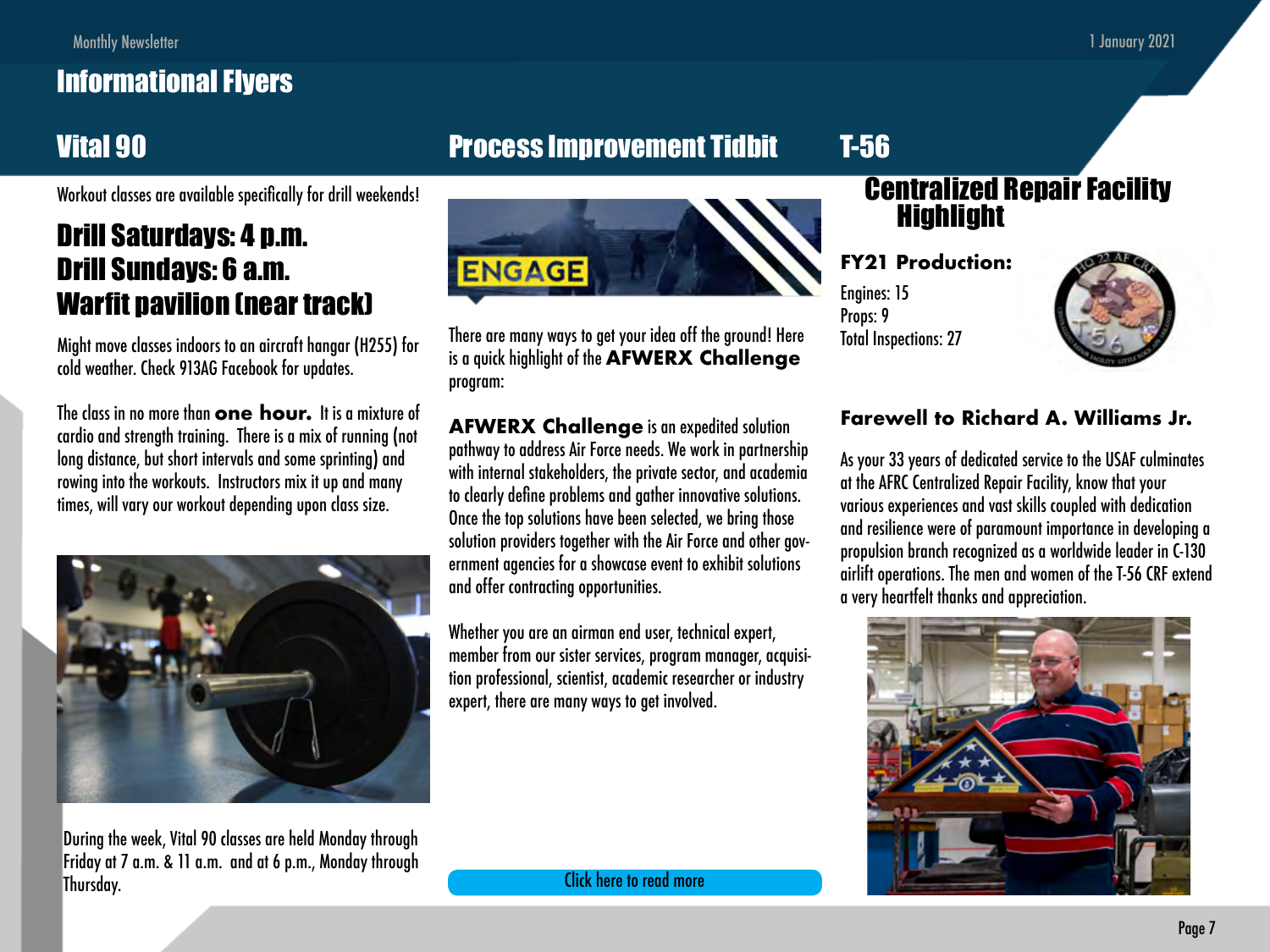## <span id="page-7-0"></span>Safety Highlights

A full year of hard work that ends with the hustle and bustle of the holidays can leave us feeling more physically and mentally exhausted than before the holidays. During this time, we can become complacent, and take short cuts because we're tired or rushed because the weather is miserable to work in.

Complacency is extremely dangerous in the workplace. We get so used to things being done the same way that we do not always look at the hazards in our surroundings. We may also underestimate the risks associated with the tasks that we perform regularly, or fail to notice a change in our environment and checklist discipline may fall to the wayside when we become complacent in our daily work routines.

When working on the job, there is danger when an individual is not cognitively present [auto-mode]. All too often we don't realize how complacent we are until we have a near miss or incident. When something like this happens, it jump-starts our heart. Most incidents occur due to unsafe acts, as opposed to violations. We are all responsible for safety in the workplace. Most incidents that occur involve people being complacent about safety. If you begin to work in auto-mode, ignore checklist discipline [violation], and stop paying attention to what you are doing, that can lead to taking short cuts and taking unnecessary risks.

#### **Complacency Kills** Complacency **Kills** Courtesy of the 913 AG Safety Office



#### **What can you do to prevent complacency?**

If you are not consciously thinking about what could go wrong while you work, you are not completing the task safely and there's a lack of risk management. Complacency can be a literal killer on the job. It's extremely important for you, and your co-workers, to assess and analyze the risks of each task/job. As you approach each task/job consider the following:

- •Who and what are you working with?
- •What will you be doing?
- •What may have changed, guidance, procedures?
- •Do I have the right tools/equipment?
- •Do I have the proper PPE/safety equipment?
- •Do I have the proper training?
- •What could go wrong?

Always follow checklists, conduct pre-use equipment inspections, review procedures and any hazards that may exist and focus physically and mentally on your work, no matter how many times you may have done the same job in the past. Stay alert and motivated, avoid routines if possible, encourage observation of tasks and co-workers, and correct dangerous practices and behaviors.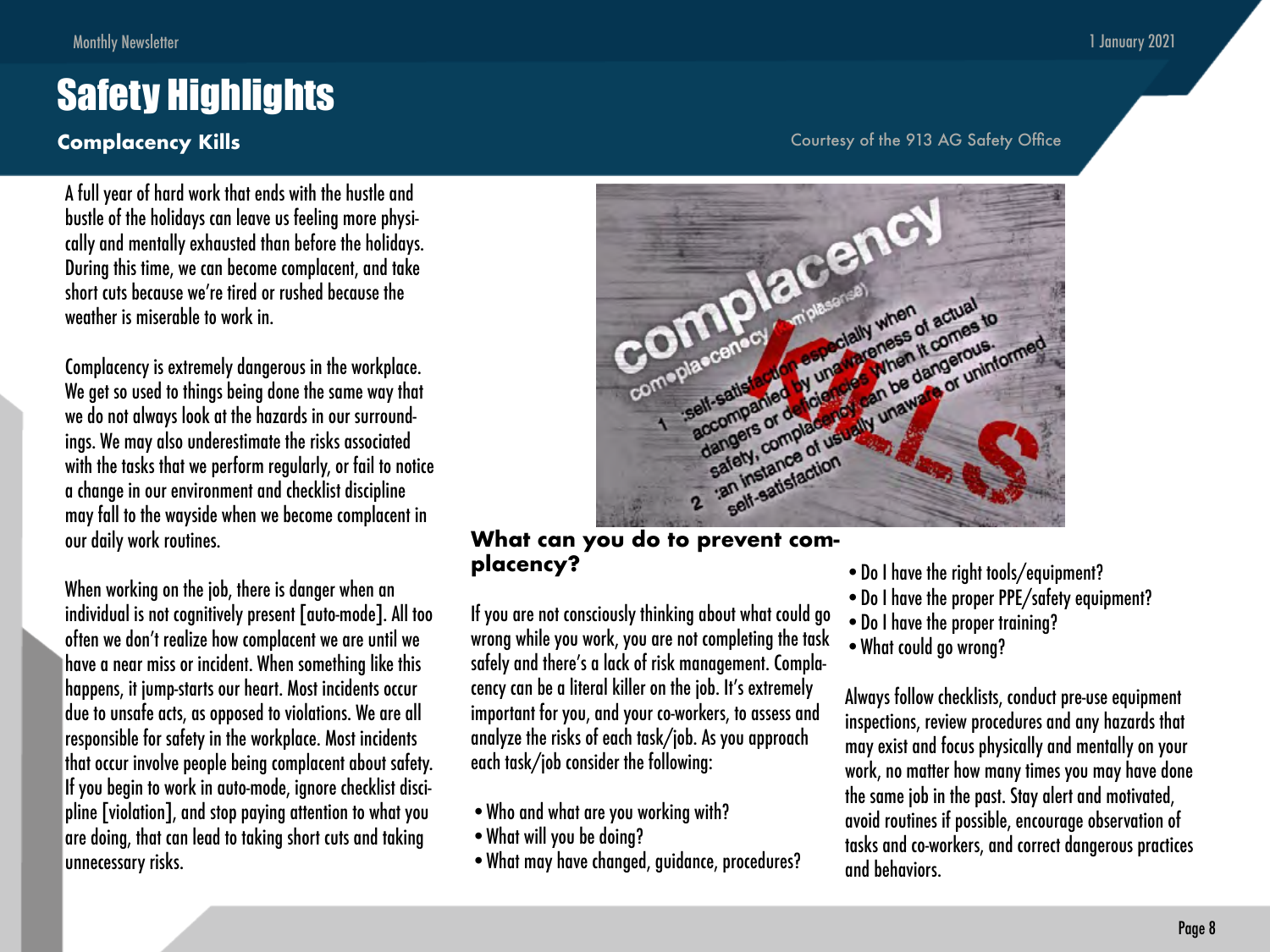<span id="page-8-0"></span>High-tech security experts are warning holiday gift-givers and receivers to be wary of risks that internet-connected devices and home appliances could pose to home security – particularly when many are working from home as the pandemic continues.

And, said BC Hydro today (Dec. 11), a survey shows electronics use is expected to be at an all-time high this Christmas season. With people staying home, TV and movie viewing will be up.

"Adding to electricity use will be more electronic gifting – video game consoles, TVs, and cell phones are topping holiday lists this year," the survey found.

"Headsets with microphones and ring lights are also in demand as more than half of British Columbians plan to have virtual family celebrations."

And with those gifts come opportunities for cyber crooks to get access to home networks.

Moreover, it's not an issue for Canadians to take lightly. UKbased Uswitch reported this month that Canada ranks third in the world for incidents of data theft after the United States and South Korea with almost 92 million data breach cases since 2013

Cyberdetectives Derek Manky and Chris Dawson said many devices, if not set up with security top of mind, can offer cybercrooks an open door into home networks and expose personal data as well as data from home-working situations to data theft problems.

Those devices range far beyond just smartphones now. They could include things such as robotic vacuums, smart TVs or fridges, anything that connects to a home network.

Manky, chief of security insights and global threat alliances at Fortinet's FortiGuard Labs in Burnaby, said a proliferation of devices connected to home Internet raises the number of potential vulnerabilities sought by cyber crooks. He suggested



a slight amount of paranoia should go into configuring and using devices – including those using the so-called Internet of things (IOT).

The IOT is a system of interrelated devices, digital or mechanical machines. Each has a unique identifier and has the ability to transfer data over a network without human-to-human or human-to-computer interaction.

#### **…PRACTICE GOOD OPSEC! "SHRED, ENCRYPT, PROTECT"**

#### Courtesy of Pique News Magazine

Most have default Internet settings and passwords which should be reset, Manky said. People not resetting those defaults are something cyber crooks count on, making breaches easier.

Without that basic level of protection, Manky said, "that device could be open to attack. That device could be used as a springboard to the rest of the network."

"IOT devices are a major target for threat actors," he said. "They look for vulnerabilities. They look for default passwords," added Dawson, threat intelligence lead for California-based global online security firm Proofpoint.

He spoke from his U.S. home on Vashon Island south of Victoria.

Both Manky and Dawson said buying devices that come with the offer of future software upgrades or patches are a key part of home cyber hygiene.

And it's a worry, Dawson said, because home network vulnerabilities can grow into corporate network vulnerabilities with people working from home.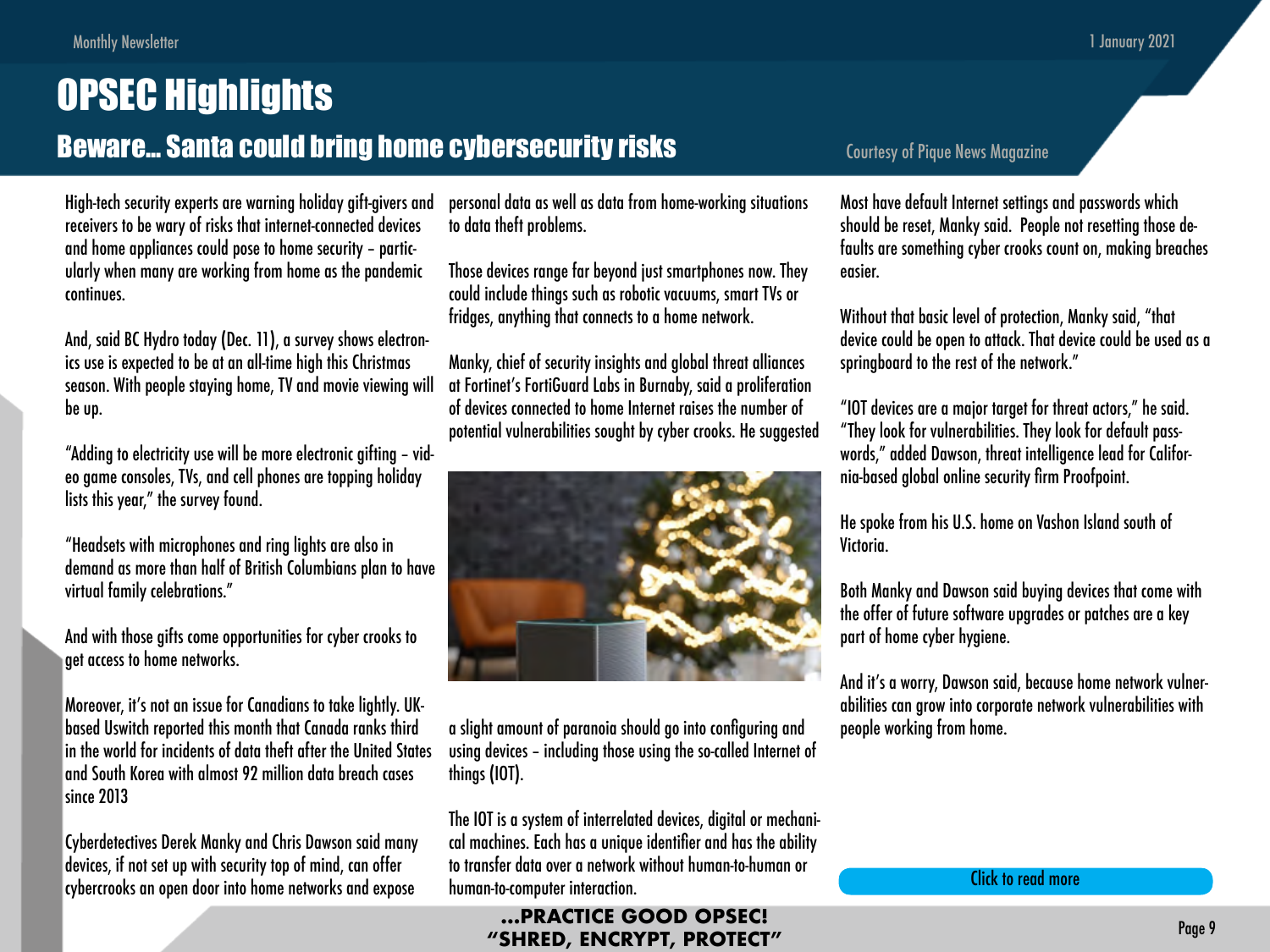# <span id="page-9-0"></span>**Hot Off The Press** (Satire) (Satire) Courtesy of Staff Sgt. Christian Diaz, 913 MXS

## Holiday Edition

#### **BREAKING NEWS**

In recent memory, the Air Force permanently discontinued use of the waist measurement in the fitness assessments. Today, Higher Headquarters has also announced the discontinuation of the aerobic portion of the test. As Air Force Chief of Staff Gen. Charles Q. Brown, Jr. put it, "we are all finding innovative ways to stay fit," and run tests just don't fit into the job requirements of most AFSCs. In order to maintain a cutting edge, combat viable fighting force on today's modern battlefield, PT tests will instead employ a virtual gaming (VirG) skill assessment.

VirG tests will be tailored to the demands of each AFSC. Security Forces will play Call of Duty to make good on all those empty promises their recruiters suckered them in with. Maintenance will steal a plane in Grand Theft Auto and attempt to run engines without dying. Nonners must submit a Cyber Awareness Training certificate of any percent speedrun under 13:36. Services will play Cooking Mama, making theirs the most coveted AFSC of 2021. Ops will just play whatever game is on their phone, as usual. Leadership will be allowed to play hoop and stick like in the good ole days.

#### **Safety Brief with Senior Airman Martinez**

With Holidays approaching, everyone should remember to use safe practices to avoid COVID exposure. On the 25th, personnel are advised to place their Christmas cookies on the roof to facilitate no-contact delivery of any expected parcels. Santa will scoop up a snickerdoodle and spike your gifts straight down the chimney without tracking soot onto your carpet, so it's a win/win for everyone. Rooftop cookies also prevent your house from qualifying as a dine-in establishment pursuant to Ark. Code Ann. §20-7-109-110. Better to sidestep that headache entirely. Stay safe!

### **Morale Corner**

In a surprising display of festivity, Centralized Tool Kit has erected a stunning monument to Air Force culture. Standing at 6 ft and decorated mostly with garbage and discarded Personal Protective Equipment, this Christmas tree [pictured center] instantly evokes a nostalgia for overcoming yesterday's hardships.

"Three things get us through the day," explained CTK noncommissioned officer in charge, Tech. Sgt. Chavis.

"Caffeine, anger, and nicotine. That's what I see when I look at that tree."

When asked what the tree meant to him, CTK SSgt Wilson said, "That's just the maintainer lifestyle right there. This job tries to take your morale, break us down, but that tree is how we fight back."